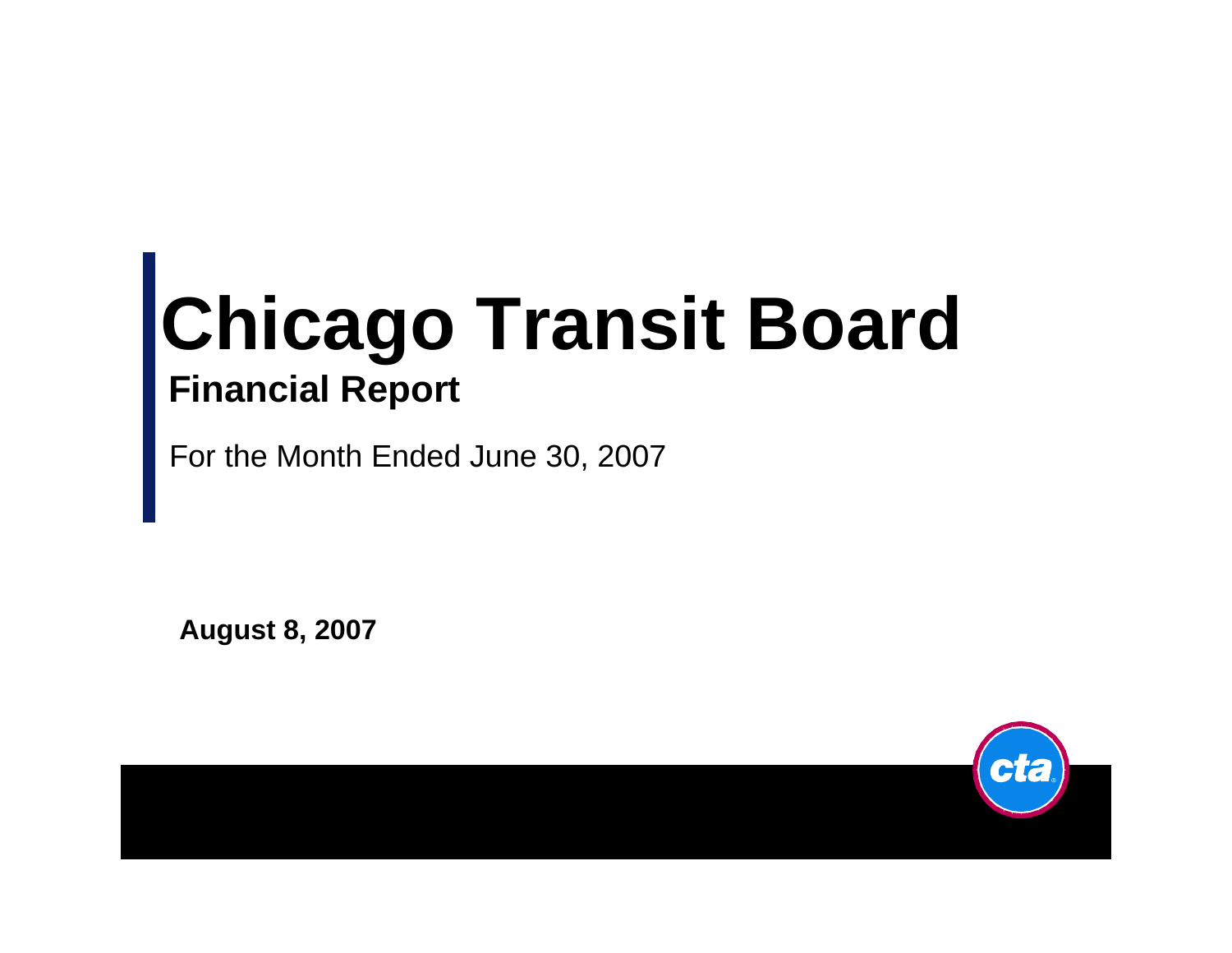### **Financial Summary - Current Month**

Current operating surplus of \$0.4 million with a 55.2% recovery ratio. w

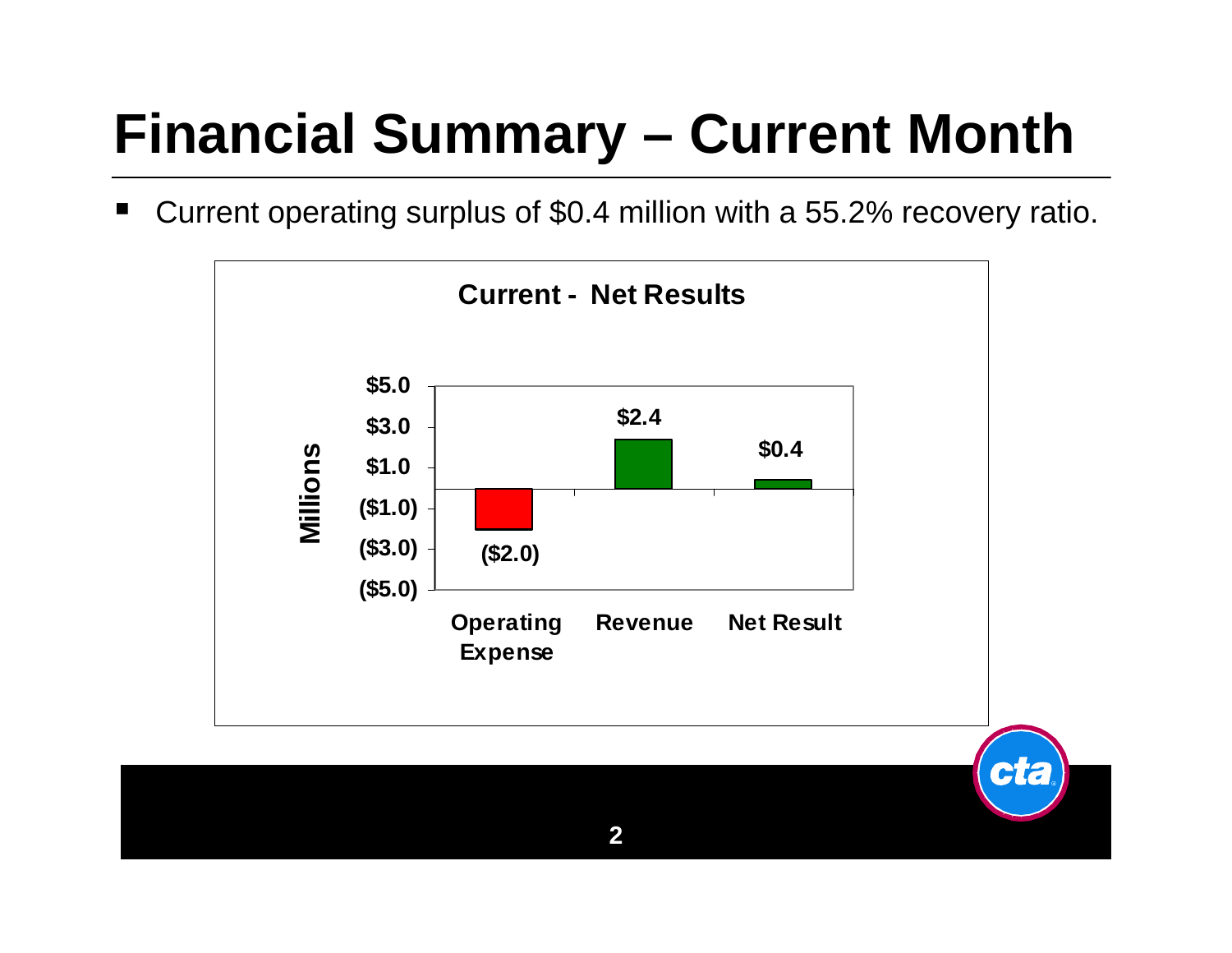### **Financial Summary - Year**

YTD operating deficit of \$8.0 million with a 49.57% recovery ratio.

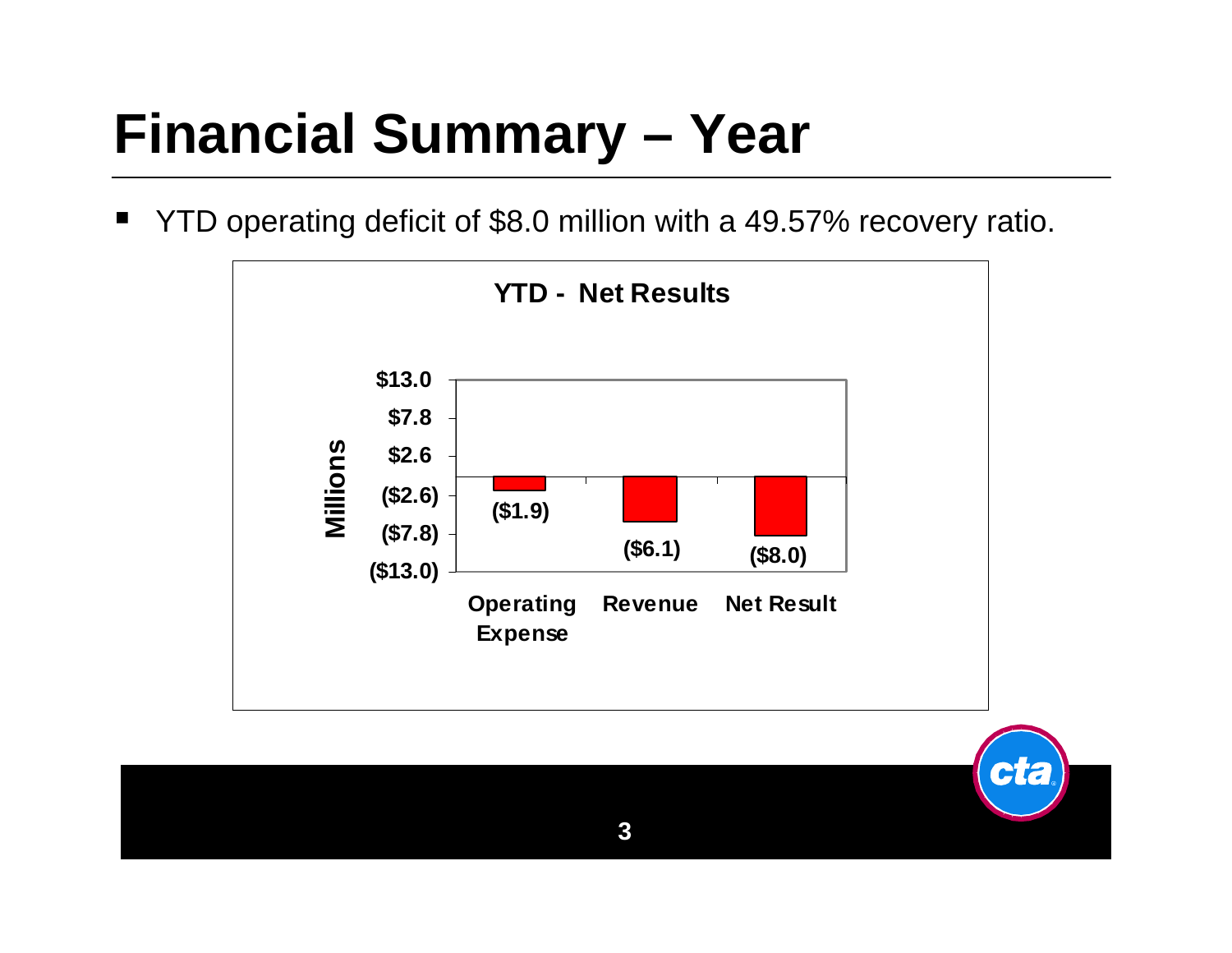# **Operating Expenses**

- П ■ Current expenses equaled \$92.3 million — \$2.0 million over budget.
- × ■ YTD expenses equaled \$567.8 million — \$1.9 million over budget.

|         | <b>Budget</b><br>(millions) | Actual<br>(millions) | Variance<br>(millions) |
|---------|-----------------------------|----------------------|------------------------|
| Current | \$90.3                      | \$92.3               | (\$2.0)                |
|         | \$565.9                     | \$567.8              | (\$1.9)                |

**City**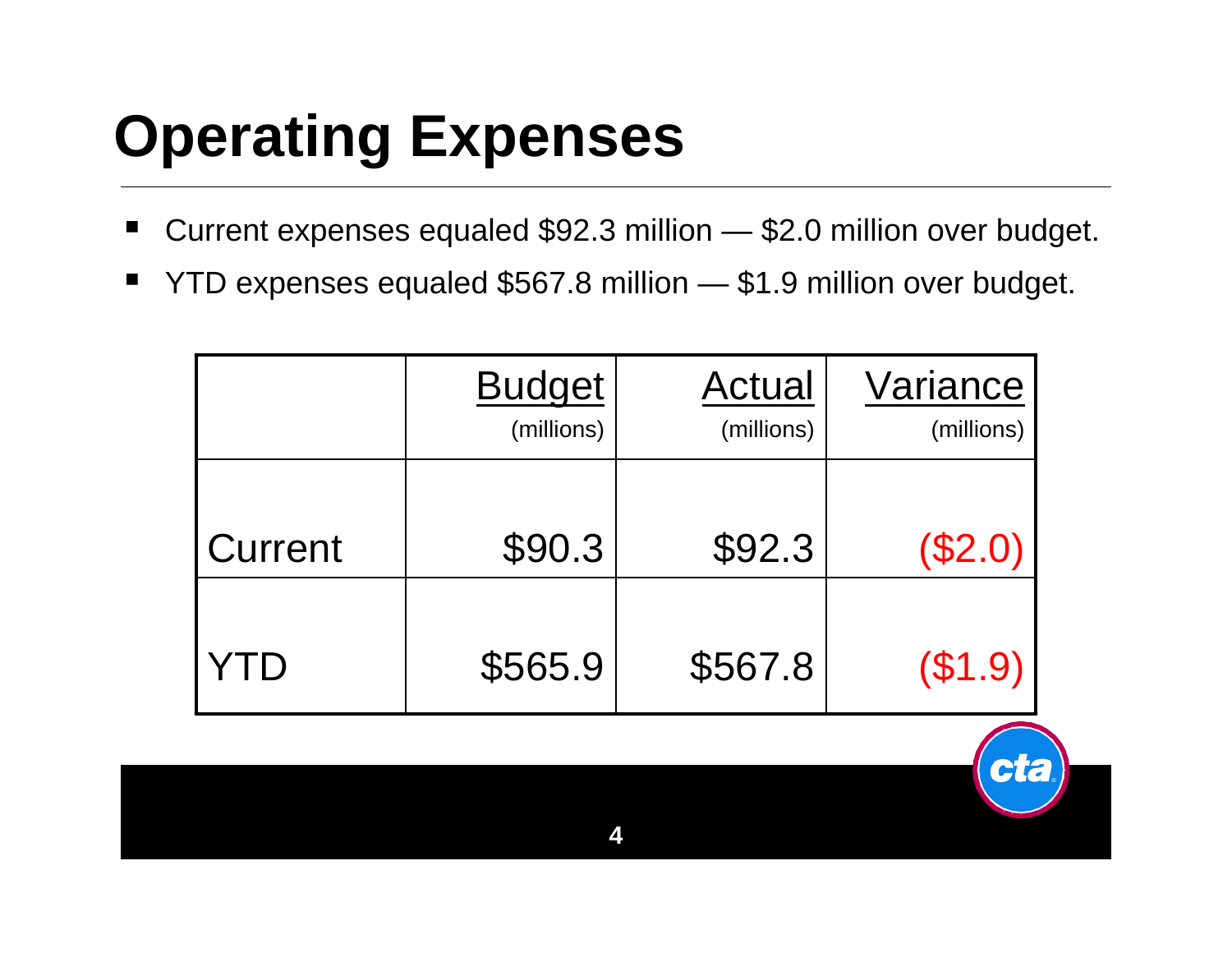# **Fuel – Revenue Equipment**

- H Current fuel expense equaled \$5.8 million - \$0.9 million over budget.
- ٠ YTD fuel expense equaled \$35.7 million - \$4.9 million over budget.



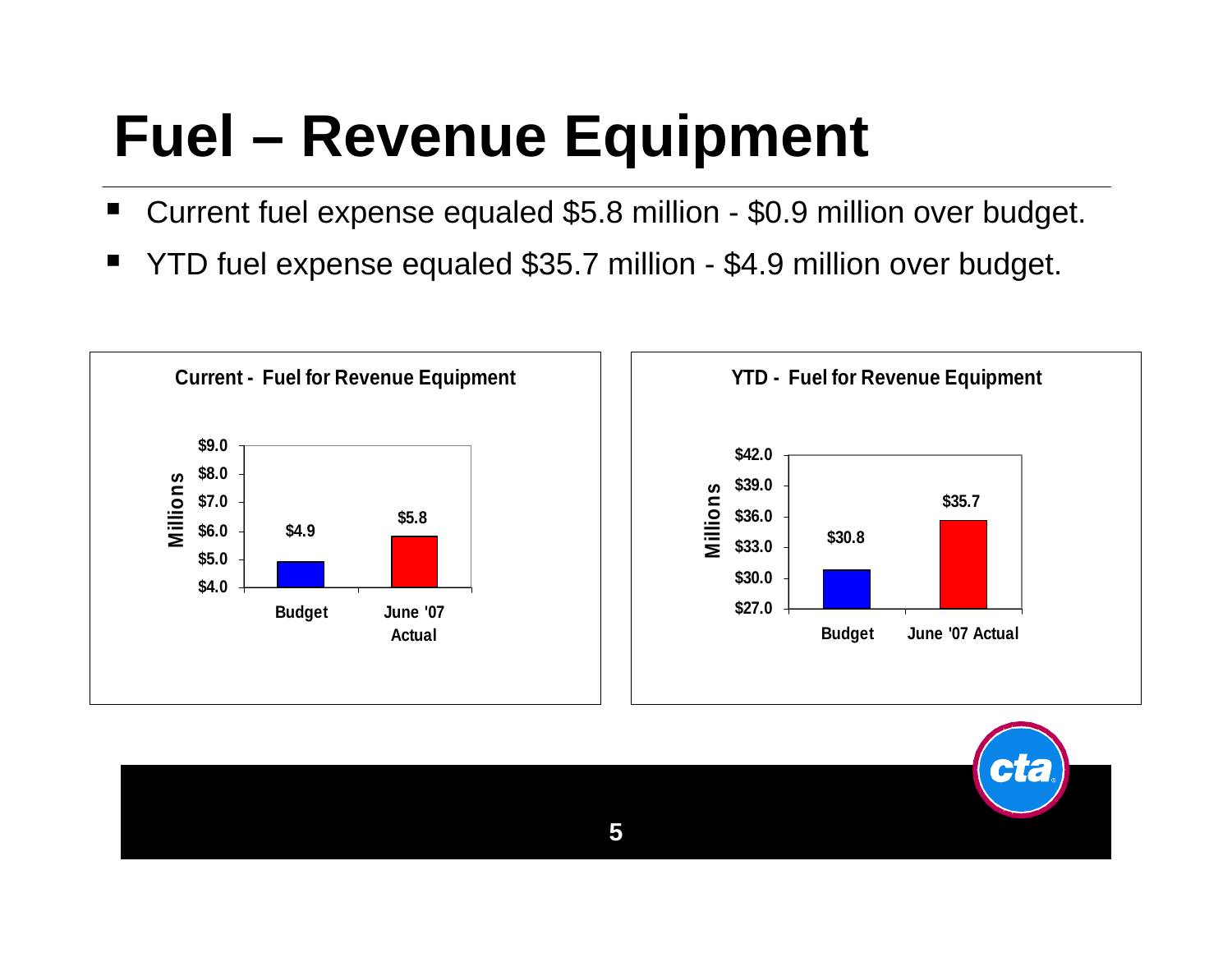## **Materials**

- Current expenses equaled \$7.0 million — \$0.7 million over budget.
- ٠ YTD expenses equaled \$42.0 million — \$2.9 million over budget.



**6**

CTC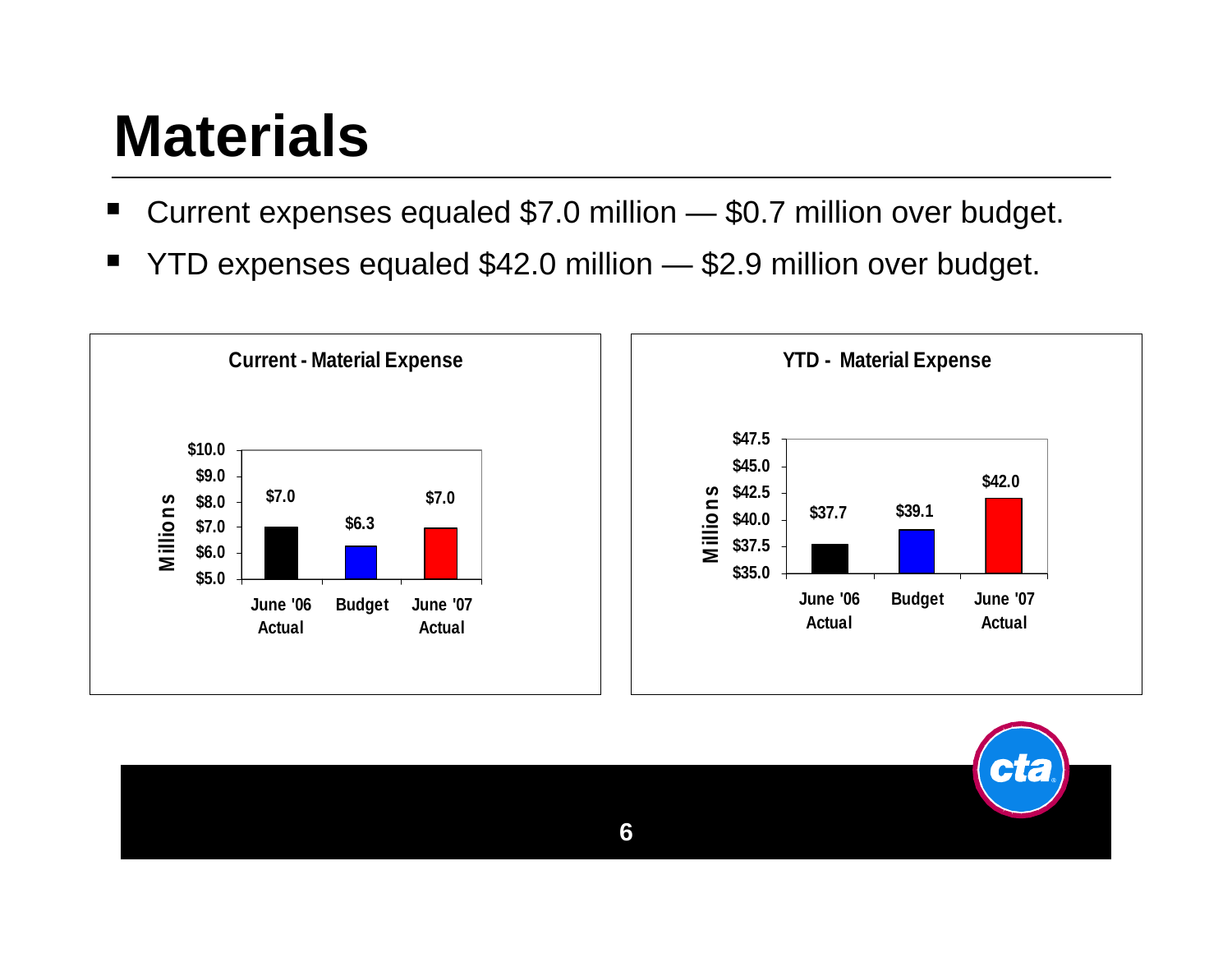## **Labor**

- ٠ Current expenses equaled \$66.9 million — \$1.2 million under budget.
- ٠ YTD expenses equaled \$421.8 million — \$2.5 million under budget.



**7**

**Cita**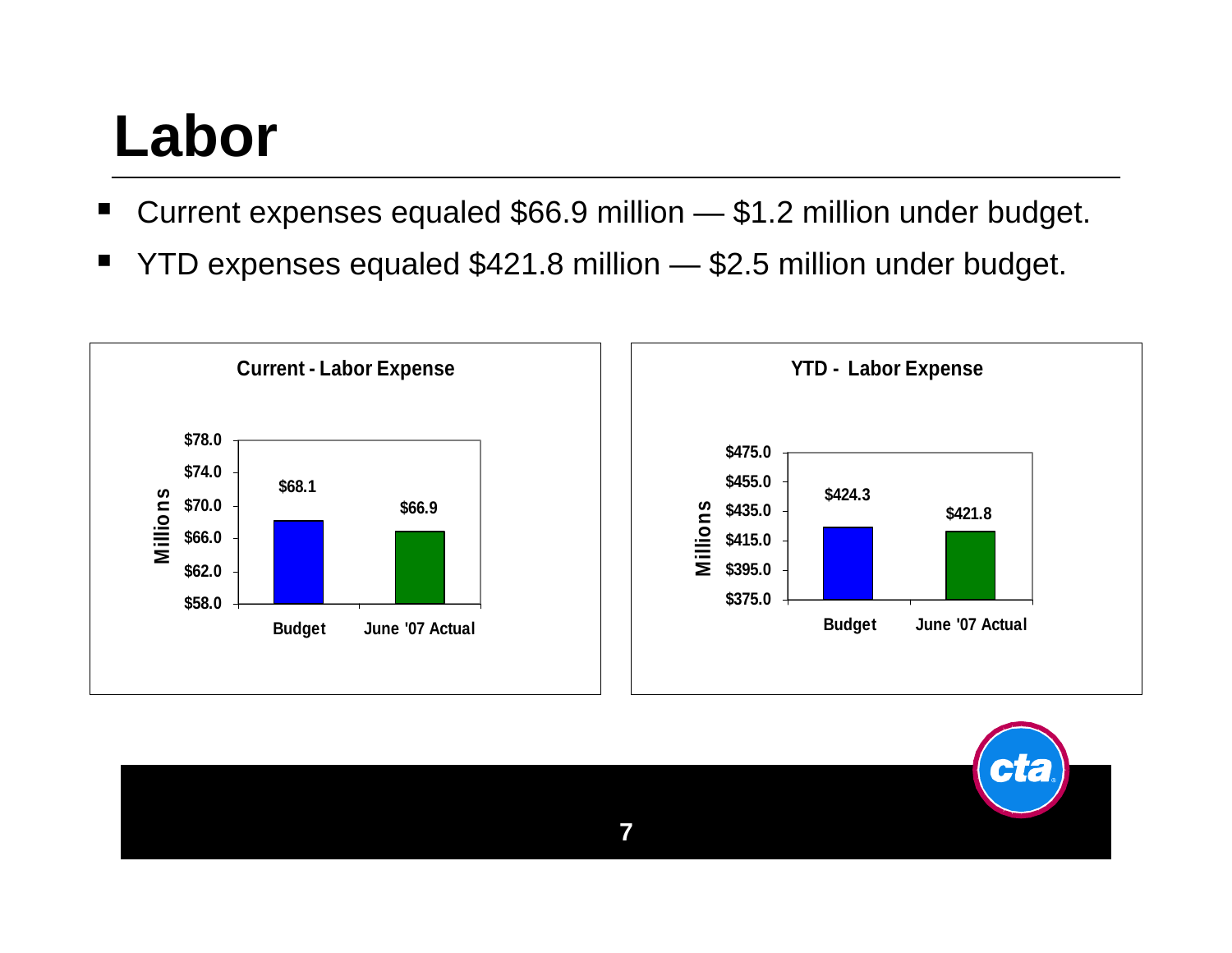### **System-Generated Revenues**

٠ System-Generated Revenues equaled \$48.0 million in June 2007 due to lower fare and investment revenues.

|         | <b>Budget</b><br>(millions) | Actual<br>(millions) | Variance<br>(millions) |
|---------|-----------------------------|----------------------|------------------------|
| Current | \$45.6                      | \$48.0               | \$2.4                  |
| YID     | \$270.3                     | \$264.2              | $(\$6.1)$              |

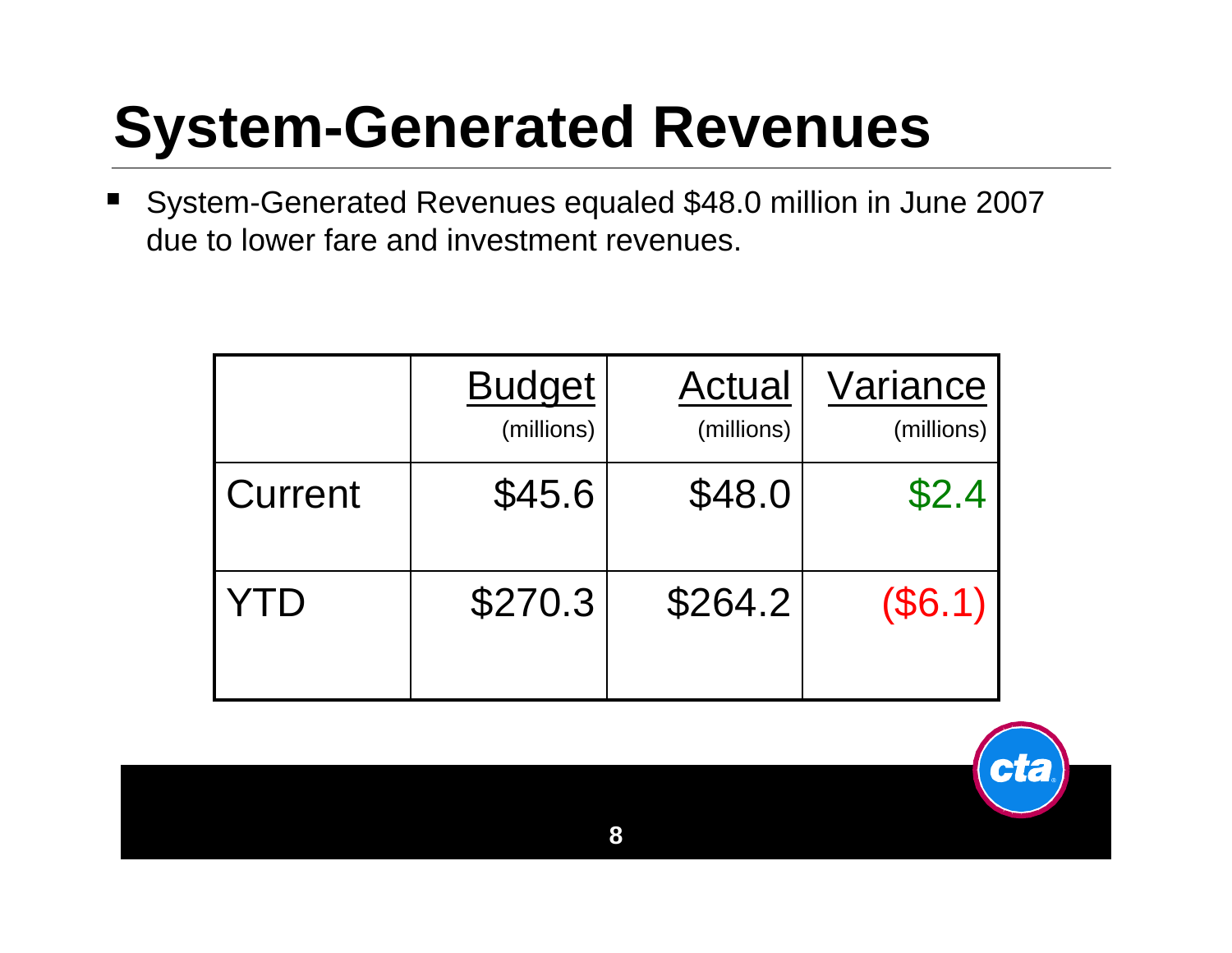#### **Farebox Revenue**

- $\blacksquare$ ■ Current Farebox Revenue was \$40.3 million — 3.3% over budget.
- $\blacksquare$ YTD Farebox Revenue was \$225.2 million — 2.2% under budget.



**9**

**City**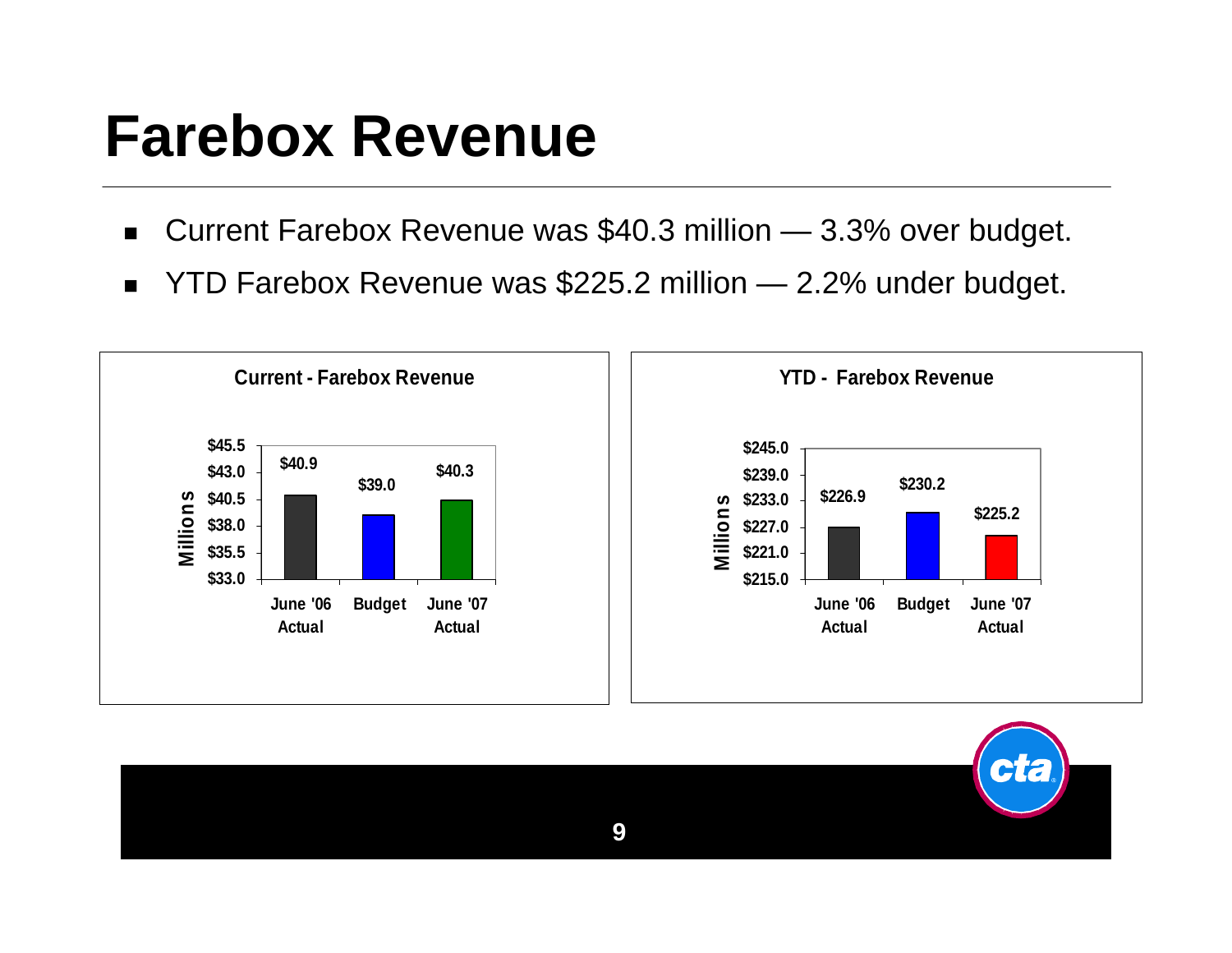## **Non Farebox Revenue**

- $\blacksquare$ Current Other Revenue was \$7.7 million — 16.7% over budget.
- $\blacksquare$ YTD Other Revenue was \$38.9 million — 2.7% under budget.